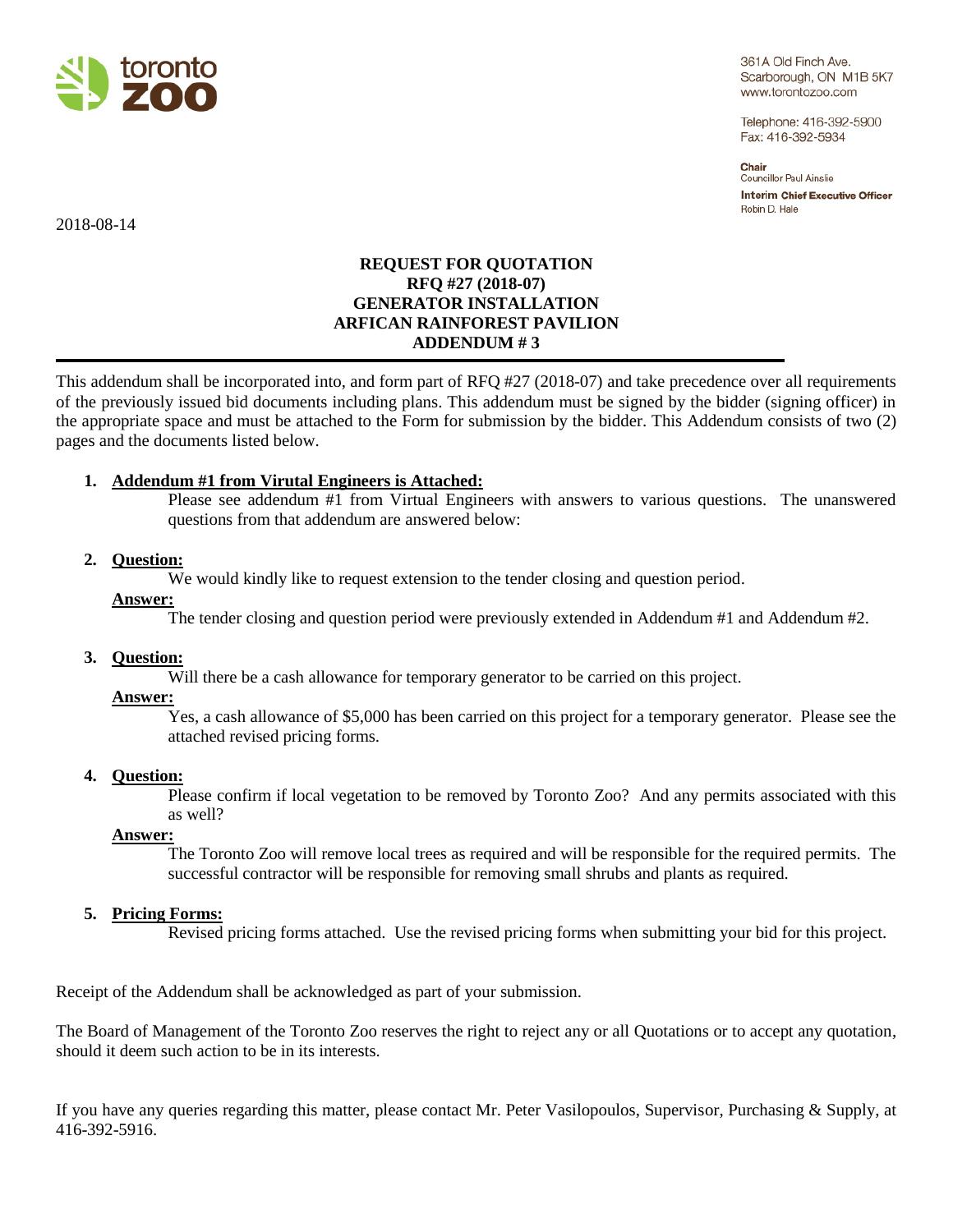Yours truly,

Peter Vasilopoulos Supervisor, Purchasing & Supply

I/we hereby acknowledge receipt of this addendum and make allowance in my bid.

Signed (Must be Signing Officer of Firm)

Name of Firm

Date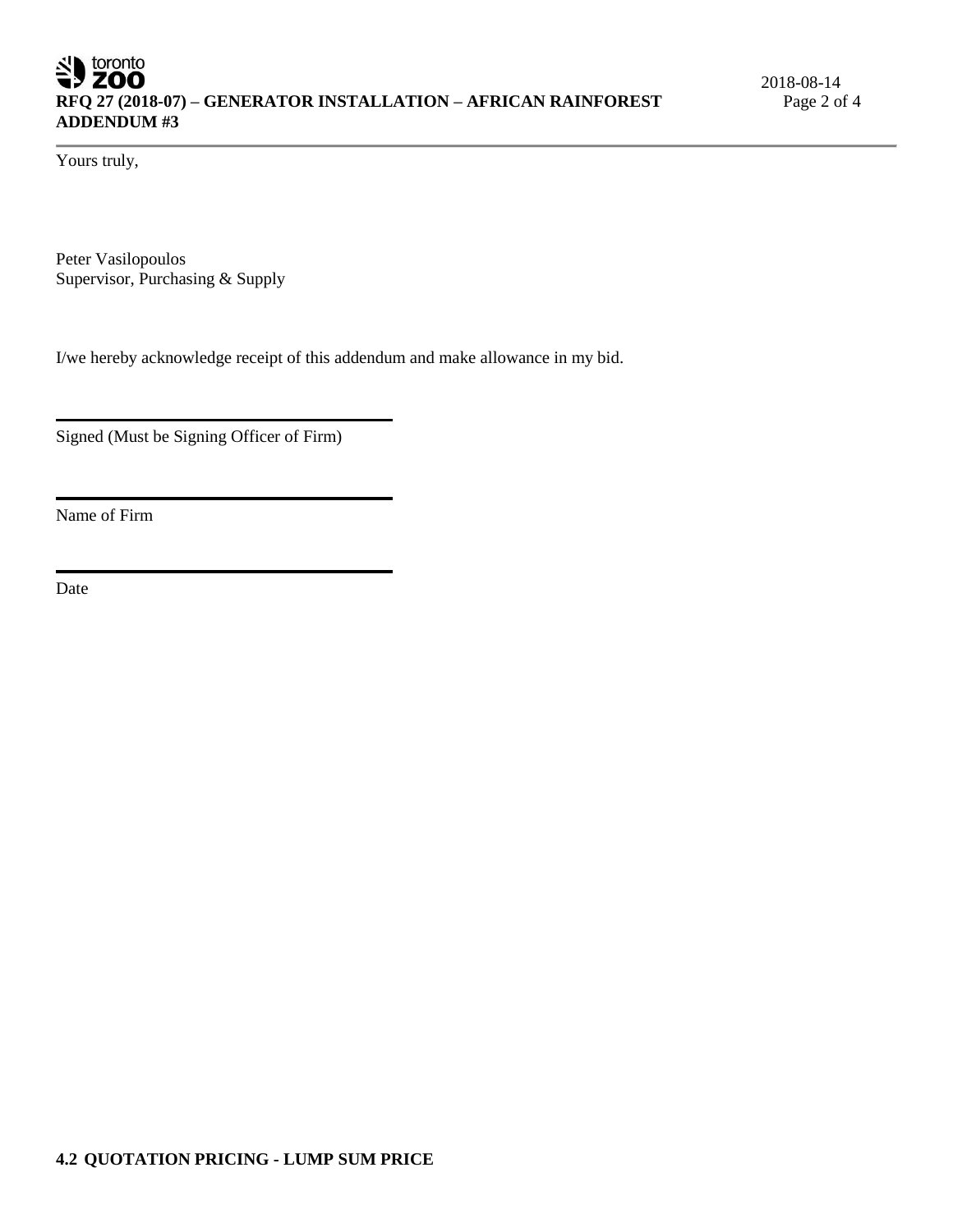# SU toronto **RFQ 27 (2018-07) – GENERATOR INSTALLATION – AFRICAN RAINFOREST ADDENDUM #3**

| <b>DESCRIPTION</b>                                                                                                                                                                                                                                                | Price complete, excluding<br><b>HST</b> |
|-------------------------------------------------------------------------------------------------------------------------------------------------------------------------------------------------------------------------------------------------------------------|-----------------------------------------|
| To provide all labour, tools, materials and equipment necessary to<br>complete the installation of an emergency generator and all associated<br>work at the Toronto Zoo as specified in the quotation documents, drawings<br>& specifications of the RFQ package. | $\boldsymbol{\$}$                       |
| Cash allowance for temporary generator.                                                                                                                                                                                                                           | \$5,000.00                              |
| <b>HST</b>                                                                                                                                                                                                                                                        |                                         |
| <b>Total</b>                                                                                                                                                                                                                                                      |                                         |

# **4.3 UNIT PRICES**

| <b>DESCRIPTION</b><br>To provide all labour, tools, materials and equipment necessary<br>to add or deduct the following items as specified in the | Price complete, excluding<br><b>HST</b> |     |    |               |
|---------------------------------------------------------------------------------------------------------------------------------------------------|-----------------------------------------|-----|----|---------------|
| quotation documents, drawings & specifications of the RFQ<br>package.                                                                             |                                         | Add |    | <b>Deduct</b> |
| Duct bank from proposed generator location to electrical room<br>exterior wall.                                                                   | \$                                      | /m  | \$ | /m            |
| Raceway from electrical room exterior wall to distribution<br>panel                                                                               | \$                                      | /m  | \$ | /m            |
| Raceway from existing switchgear to distribution panel                                                                                            | \$                                      | /m  | \$ | /m            |
| Raceway from distribution panel to motor control centre                                                                                           | \$                                      | /m  | \$ | /m            |

## **4.4 ADDITIONAL PRICE**

| <b>DESCRIPTION</b><br>The additional pricing is the increase in bulk quotation price if<br>the item is included in the overall scope of work.                                                               | Price complete, excluding<br><b>HST</b> |
|-------------------------------------------------------------------------------------------------------------------------------------------------------------------------------------------------------------|-----------------------------------------|
| To provide all labour, tools, materials and equipment necessary<br>to remove the existing generator as specified in the quotation $\frac{1}{3}$<br>documents, drawings & specifications of the RFQ package. |                                         |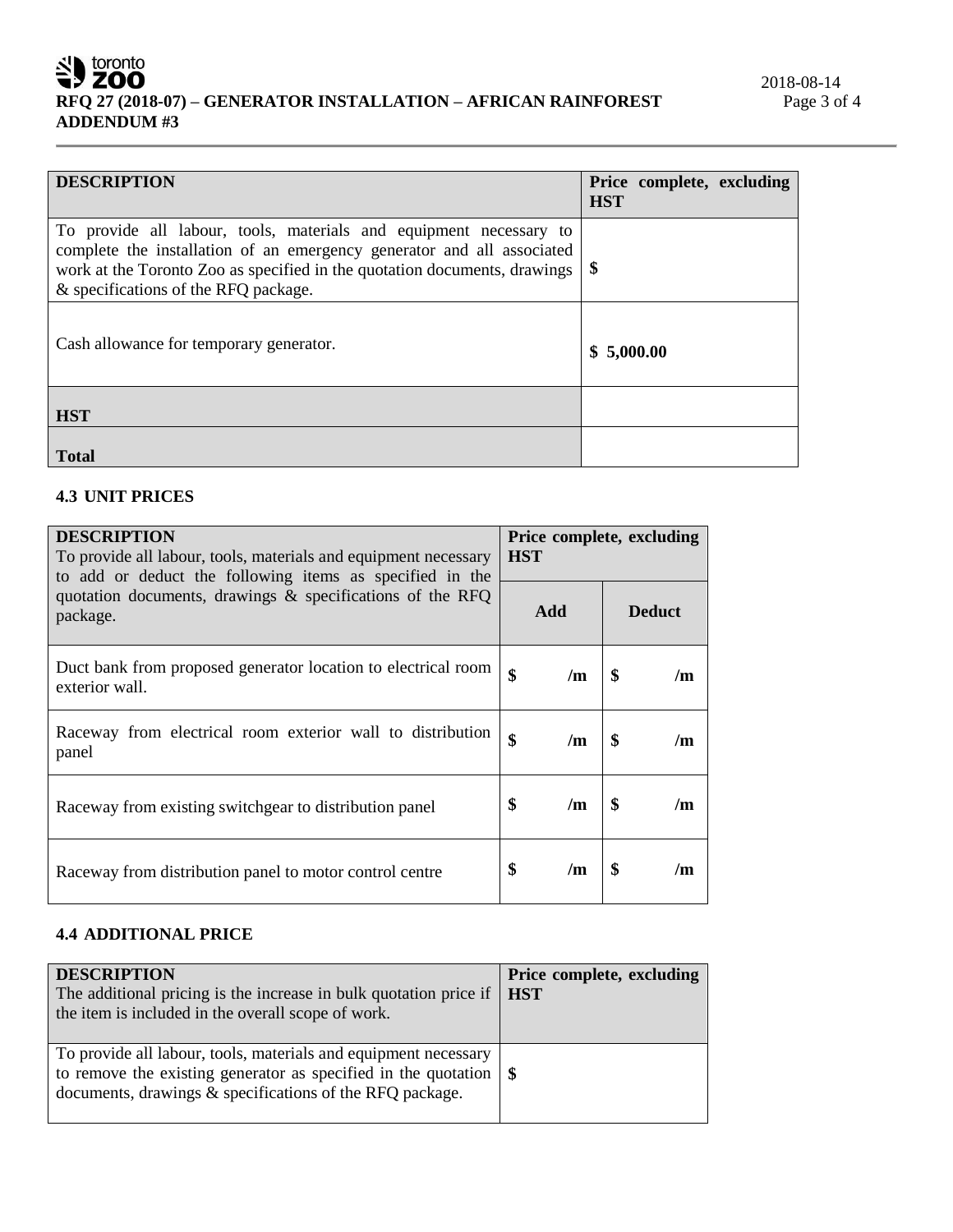# SV toronto **RFQ 27 (2018-07) – GENERATOR INSTALLATION – AFRICAN RAINFOREST ADDENDUM #3**

| <b>COMMITMENT TO DELIVER</b>                                                          | YES / NO |
|---------------------------------------------------------------------------------------|----------|
| Please confirm that you are able to complete the work by<br><b>Friday, 2018-12-21</b> |          |

| <b>WARRANTY</b>                                                      | <b>Specify</b> |
|----------------------------------------------------------------------|----------------|
| Please confirm two (2) year warranty upon completion of the project. |                |

| <b>DISCOUNT</b>                                                                                               | <b>Discount</b> | <b>Days</b> |
|---------------------------------------------------------------------------------------------------------------|-----------------|-------------|
| Discount allowed for prompt payment and period within which invoice $\frac{1}{6}$<br>must be paid to qualify. |                 |             |

| <b>Name of Firm:</b>                   |  |
|----------------------------------------|--|
| <b>Signature of Signing Officer(s)</b> |  |
|                                        |  |